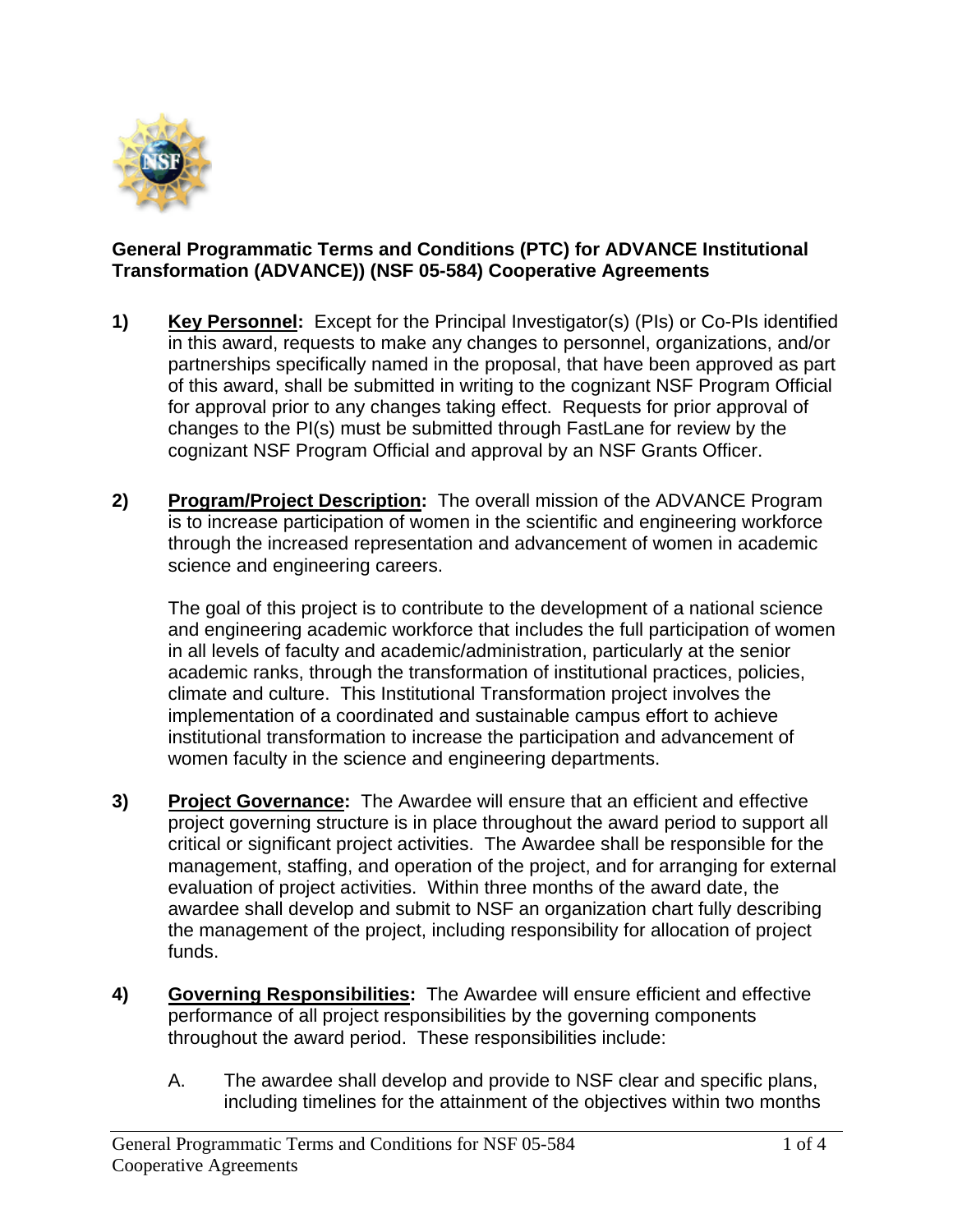of the award date. The timeline for the first year shall be in sufficient detail to enable the progress of the Project to be monitored effectively and modified in a timely manner if necessary. Revisions in the timelines may be proposed each year at the time of the annual review/report.

- B. The awardee shall implement both formative and summative evaluation as detailed in Section 7, Program-specific terms and conditions, below.
- **5) Reporting Requirements:** The Awardee will provide ad hoc and regular reports as designated by the NSF cognizant Program Official with content, format, and submission time line established by the NSF cognizant Program Official. The Awardee will submit all required reports via FastLane using the appropriate reporting category; for any type of report not specifically mentioned in FastLane, the Awardee will use the "Interim Reporting" function to submit reports. Addenda should be uploaded as PDF files.
	- A. The Awardee shall submit an Annual Project Report that will contain specific information including, but not limited to, the following:
		- 1) A description of the value added by the ADVANCE project to date, the vision, progress and plans of the ADVANCE initiatives, difficulties in implementing proposed activities and approaches to address the difficulties, and required preliminary evaluation findings, including any external evaluation reports. The report will also include a description of the ADVANCE project's management system and infrastructure as well as updates to the dissemination plan. Included in the annual report will be data for one entire reporting year mutually agreed to by NSF and the Awardee.
		- 2) Personnel and financial report will contain the following information:
			- (a) budget explanations by areas and major function of the ADVANCE project for the reporting year and the next year;
			- (b) a statement of funds estimated to remain unobligated at the end of the period for which NSF currently is providing support;
			- (c) a proposed budget for the ensuing year in accordance with NSF Form 1030; and
			- (d) current information about other support of key personnel.
		- 3) A set of quantitative and qualitative data prescribed by NSF will be maintained and included in the annual report submitted to NSF. This data will serve as indicators of project performance with respect to its goals and objectives, and the impact of project output and results. The Awardee will use the guidelines established by the joint NSF – ADVANCE grantee working group on institutional transformation indicators. These guidelines are incorporated into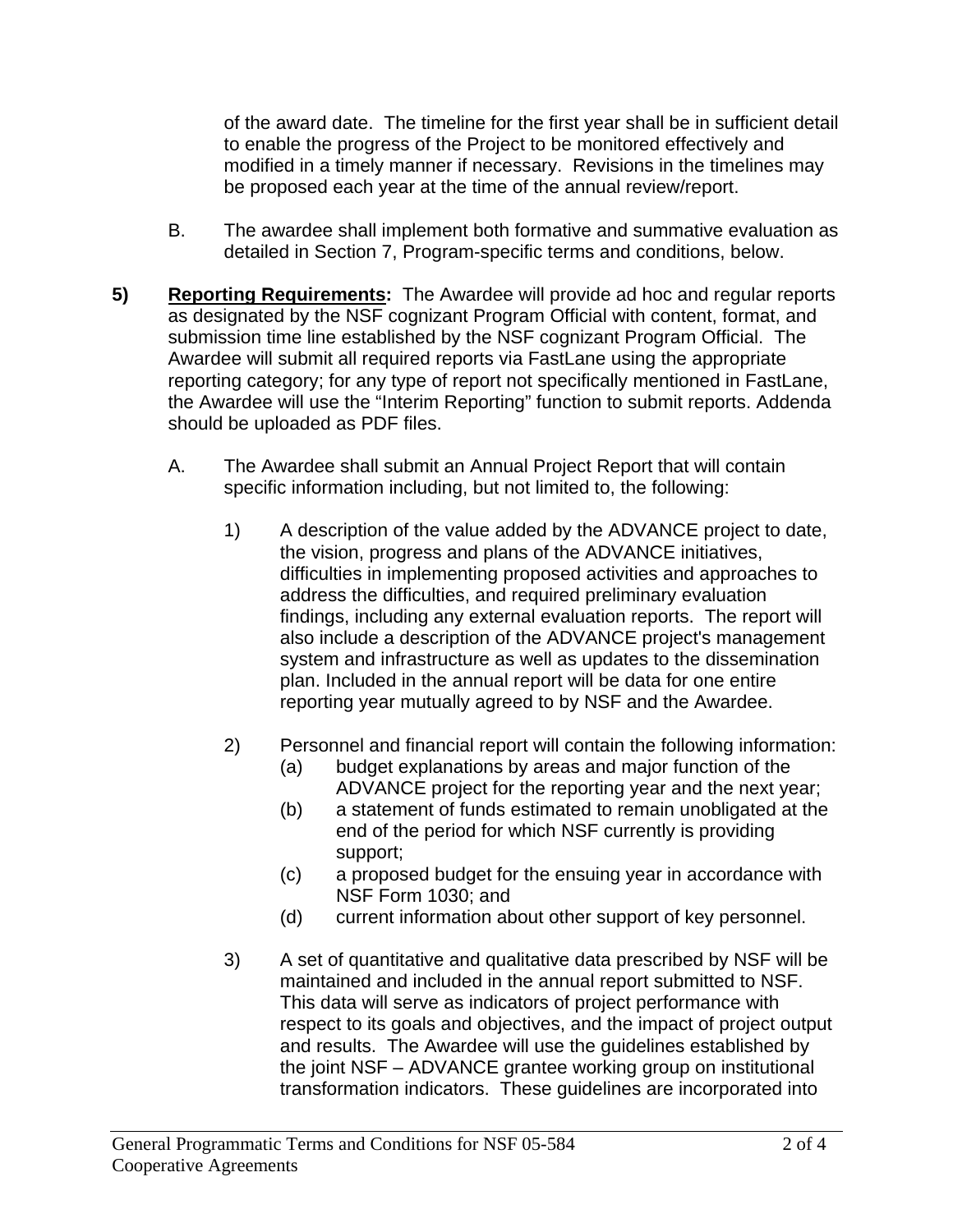the Toolkit for Reporting Progress Toward NSF ADVANCE: Institutional Transformation Goals.

- 4) Other items deemed appropriate as agreed upon by the parties.
- B. Renewal Review and Reporting: NSF will conduct a mid-point review through a site visit or reverse site visit during year 3 of the award period. The purpose of the review is to conduct an in depth evaluation of performance, assess progress towards goals, and provide advice and recommendations for enhancing project performance. Awardee will provide a written report of accomplishments prior to the review, not to exceed six pages, by a date to be determined by NSF. The date of the site visit/reverse site visit will be within a period of six weeks of the anniversary date of the award.
- C. Special Report: The Awardee shall also submit such Special Reports as may be reasonably requested by the Foundation. Quarterly reports of significant events and accomplishments shall be provided by the awardee to the cognizant NSF program official to inform NSF of project highlights on a regular basis.
- **6. Awardee Support of Ongoing Management and Oversight:** The Awardee will ensure full commitment and cooperation among the governing structure components, and all project staff during all ongoing NSF project management and oversight activities. The Awardee will ensure availability of all key institutional partners during any desk or on-site review as well as timely access to all project documentation.
	- A. Awardee, as part of a national program, is expected to work cooperatively with any evaluation and monitoring contractors as designated by NSF.
	- B. Awardee shall participate in site and/or reverse site visits, and grantee meetings, as determined by the NSF ADVANCE Program.

## **7. Additional terms and conditions:**

A. The Awardee shall maintain a uniform database of quantitative indicators of activity and progress. Awardee will use the guidelines for reporting institutional transformation indicators established by the joint NSF – ADVANCE grantee working group on institutional transformation indicators. These guidelines are incorporated in the Toolkit for Reporting Progress Toward NSF ADVANCE: Institutional Transformation Goals**.**  Awardees will participate in periodic meetings to receive guidance on collecting, formatting, and reporting indicator data.